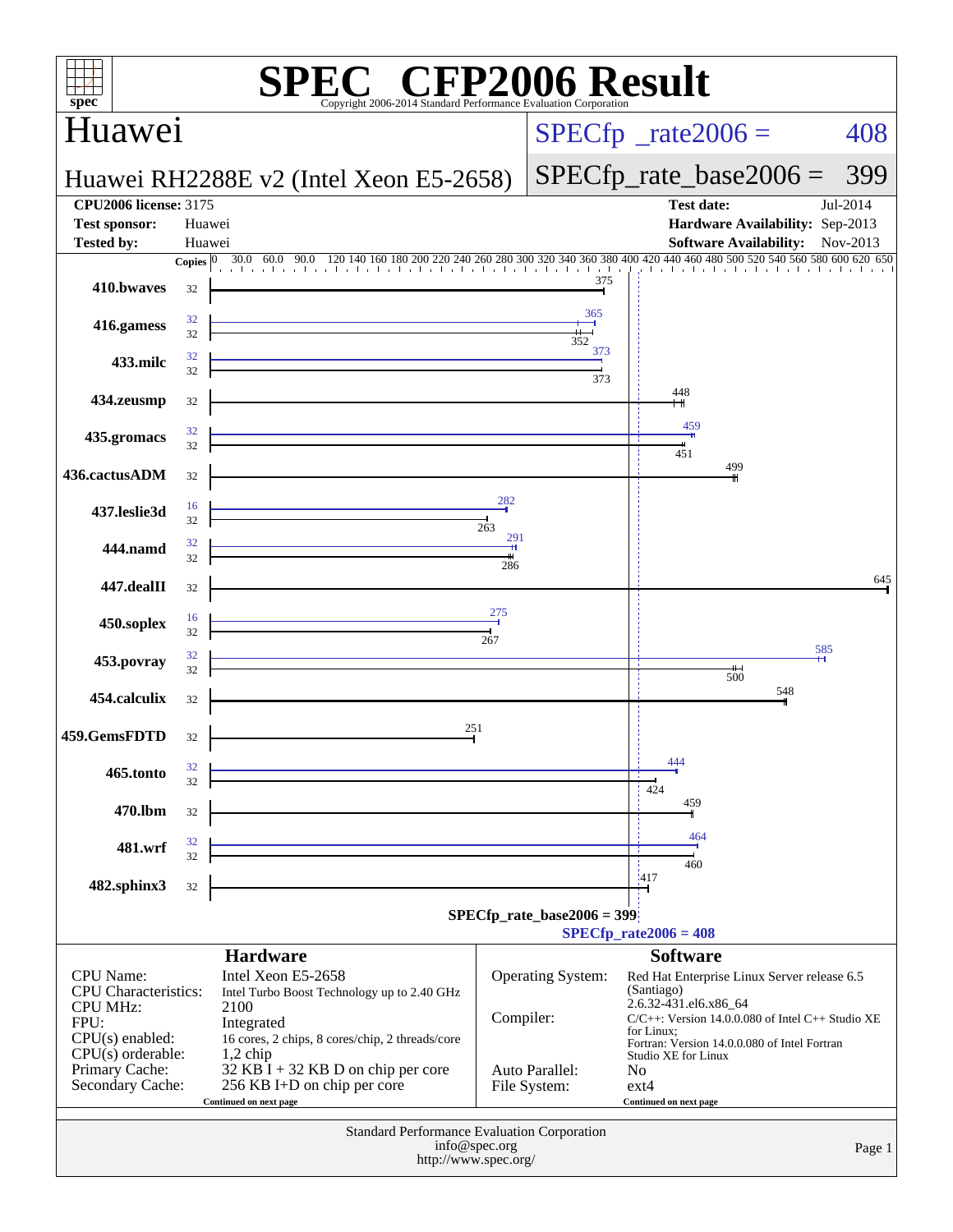

## Huawei

## $SPECTp\_rate2006 = 408$

Huawei RH2288E v2 (Intel Xeon E5-2658)

## [SPECfp\\_rate\\_base2006 =](http://www.spec.org/auto/cpu2006/Docs/result-fields.html#SPECfpratebase2006) 399

**[CPU2006 license:](http://www.spec.org/auto/cpu2006/Docs/result-fields.html#CPU2006license)** 3175 **[Test date:](http://www.spec.org/auto/cpu2006/Docs/result-fields.html#Testdate)** Jul-2014 **[Test sponsor:](http://www.spec.org/auto/cpu2006/Docs/result-fields.html#Testsponsor)** Huawei **[Hardware Availability:](http://www.spec.org/auto/cpu2006/Docs/result-fields.html#HardwareAvailability)** Sep-2013 **[Tested by:](http://www.spec.org/auto/cpu2006/Docs/result-fields.html#Testedby)** Huawei **[Software Availability:](http://www.spec.org/auto/cpu2006/Docs/result-fields.html#SoftwareAvailability)** Nov-2013 [L3 Cache:](http://www.spec.org/auto/cpu2006/Docs/result-fields.html#L3Cache) 20 MB I+D on chip per chip<br>Other Cache: None [Other Cache:](http://www.spec.org/auto/cpu2006/Docs/result-fields.html#OtherCache) [Memory:](http://www.spec.org/auto/cpu2006/Docs/result-fields.html#Memory) 128 GB (16 x 8 GB 2Rx8 PC3-12800R-11, ECC) [Disk Subsystem:](http://www.spec.org/auto/cpu2006/Docs/result-fields.html#DiskSubsystem) 1 x 300 GB SAS, 10000RPM [Other Hardware:](http://www.spec.org/auto/cpu2006/Docs/result-fields.html#OtherHardware) None [System State:](http://www.spec.org/auto/cpu2006/Docs/result-fields.html#SystemState) Run level 3 (multi-user)<br>Base Pointers: 32/64-bit [Base Pointers:](http://www.spec.org/auto/cpu2006/Docs/result-fields.html#BasePointers) [Peak Pointers:](http://www.spec.org/auto/cpu2006/Docs/result-fields.html#PeakPointers) 32/64-bit [Other Software:](http://www.spec.org/auto/cpu2006/Docs/result-fields.html#OtherSoftware) None

| <b>Results Table</b> |               |                                                                                                          |       |                |       |                |       |               |                |              |                |              |                |              |
|----------------------|---------------|----------------------------------------------------------------------------------------------------------|-------|----------------|-------|----------------|-------|---------------|----------------|--------------|----------------|--------------|----------------|--------------|
|                      | <b>Base</b>   |                                                                                                          |       |                |       | <b>Peak</b>    |       |               |                |              |                |              |                |              |
| <b>Benchmark</b>     | <b>Copies</b> | <b>Seconds</b>                                                                                           | Ratio | <b>Seconds</b> | Ratio | <b>Seconds</b> | Ratio | <b>Copies</b> | <b>Seconds</b> | <b>Ratio</b> | <b>Seconds</b> | <b>Ratio</b> | <b>Seconds</b> | <b>Ratio</b> |
| 410.bwayes           | 32            | 1162                                                                                                     | 374   | 1159           | 375   | 1159           | 375   | 32            | 1162           | 374          | 1159           | 375          | 1159           | <u>375</u>   |
| 416.gamess           | 32            | 1721                                                                                                     | 364   | 1796           | 349   | 1779           | 352   | 32            | 1791           | 350          | 1715           | 365          | 1710           | 366          |
| $433$ .milc          | 32            | 788                                                                                                      | 373   | 789            | 372   | 788            | 373   | 32            | 789            | 373          | 789            | 372          | 788            | 373          |
| 434.zeusmp           | 32            | 646                                                                                                      | 451   | 649            | 448   | 660            | 442   | 32            | 646            | 451          | 649            | 448          | 660            | 442          |
| 435.gromacs          | 32            | 508                                                                                                      | 450   | 506            | 452   | 506            | 451   | 32            | 496            | 461          | 499            | 458          | 498            | 459          |
| 436.cactusADM        | 32            | 768                                                                                                      | 498   | 763            | 502   | 766            | 499   | 32            | 768            | 498          | 763            | 502          | 766            | <u>499</u>   |
| 437.leslie3d         | 32            | 1144                                                                                                     | 263   | 1140           | 264   | 1144           | 263   | 16            | 533            | 282          | 534            | 281          | 533            | <u>282</u>   |
| 444.namd             | 32            | 898                                                                                                      | 286   | 891            | 288   | 903            | 284   | 32            | 882            | 291          | 880            | 292          | 893            | 287          |
| 447.dealII           | 32            | 568                                                                                                      | 644   | 568            | 645   | 567            | 646   | 32            | 568            | 644          | 568            | 645          | 567            | 646          |
| $450$ .soplex        | 32            | 1003                                                                                                     | 266   | 1001           | 267   | 1001           | 267   | 16            | 486            | 275          | 486            | 275          | 486            | 274          |
| 453.povray           | 32            | 340                                                                                                      | 500   | 342            | 498   | 336            | 506   | 32            | 294            | 580          | 291            | 586          | 291            | 585          |
| 454.calculix         | 32            | 481                                                                                                      | 548   | 482            | 548   | 483            | 546   | 32            | 481            | 548          | 482            | 548          | 483            | 546          |
| 459.GemsFDTD         | 32            | 1353                                                                                                     | 251   | 1353           | 251   | 1351           | 251   | 32            | 1353           | 251          | 1353           | 251          | 1351           | 251          |
| 465.tonto            | 32            | 743                                                                                                      | 424   | 742            | 425   | 744            | 423   | 32            | 709            | 444          | 708            | 445          | 711            | 443          |
| 470.1bm              | 32            | 957                                                                                                      | 460   | 961            | 458   | 957            | 459   | 32            | 957            | 460          | 961            | 458          | 957            | 459          |
| 481.wrf              | 32            | 776                                                                                                      | 460   | 776            | 460   | 777            | 460   | 32            | 771            | 464          | 769            | 465          | 770            | 464          |
| 482.sphinx3          | 32            | 1498                                                                                                     | 416   | 1496           | 417   | 1496           | 417   | 32            | 1498           | 416          | 1496           | 417          | 1496           | 417          |
|                      |               | Results appear in the order in which they were run. Bold underlined text indicates a median measurement. |       |                |       |                |       |               |                |              |                |              |                |              |

#### **[Submit Notes](http://www.spec.org/auto/cpu2006/Docs/result-fields.html#SubmitNotes)**

 The numactl mechanism was used to bind copies to processors. The config file option 'submit' was used to generate numactl commands to bind each copy to a specific processor. For details, please see the config file.

### **[Operating System Notes](http://www.spec.org/auto/cpu2006/Docs/result-fields.html#OperatingSystemNotes)**

Stack size set to unlimited using "ulimit -s unlimited"

### **[Platform Notes](http://www.spec.org/auto/cpu2006/Docs/result-fields.html#PlatformNotes)**

 BIOS configuration: Set Power Efficiency Mode to Custom Baseboard Management Controller used to adjust the fan speed to 100%

Continued on next page

Standard Performance Evaluation Corporation [info@spec.org](mailto:info@spec.org) <http://www.spec.org/>

Page 2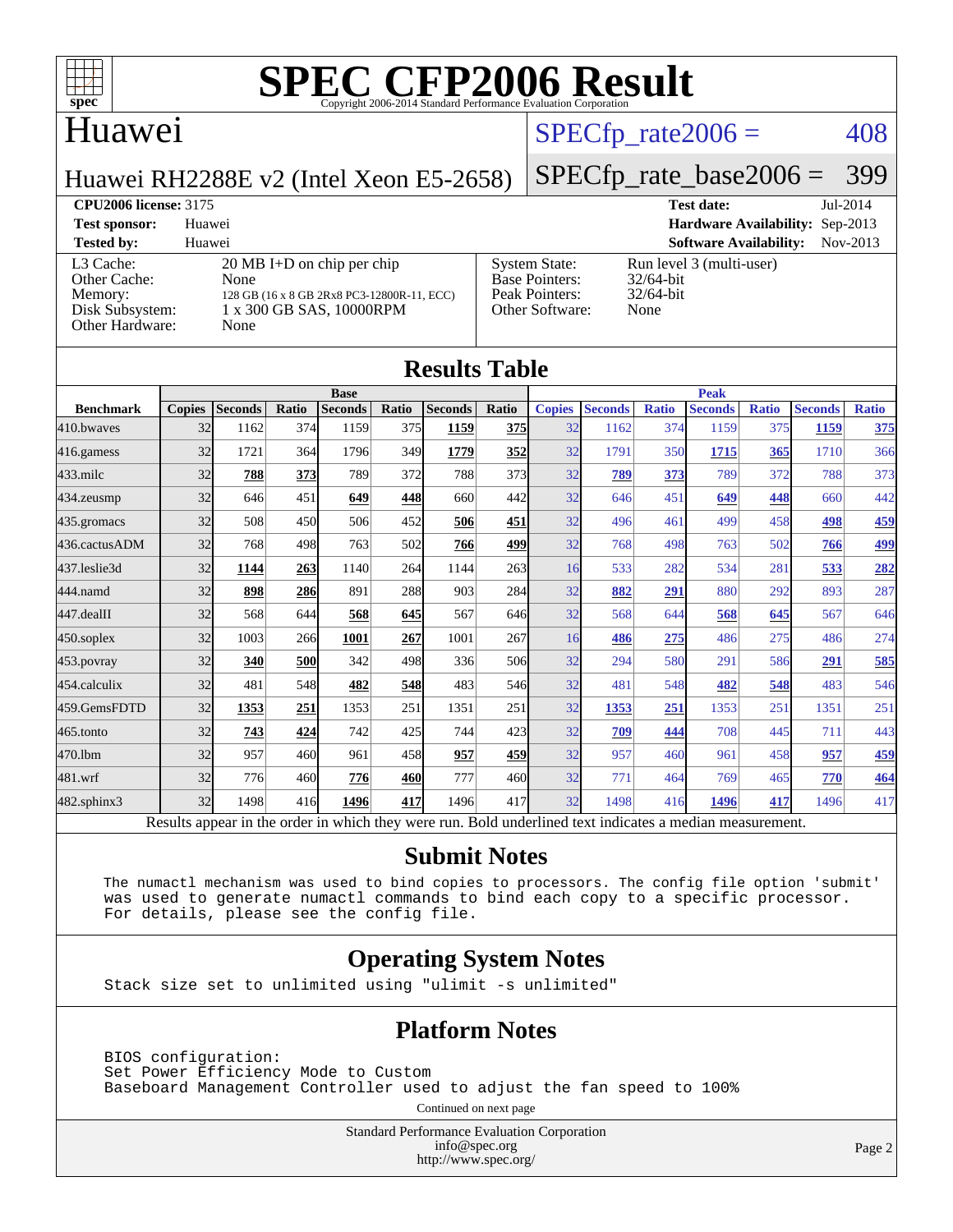

## Huawei

 $SPECTp\_rate2006 = 408$ 

Huawei RH2288E v2 (Intel Xeon E5-2658)

[SPECfp\\_rate\\_base2006 =](http://www.spec.org/auto/cpu2006/Docs/result-fields.html#SPECfpratebase2006) 399

**[CPU2006 license:](http://www.spec.org/auto/cpu2006/Docs/result-fields.html#CPU2006license)** 3175 **[Test date:](http://www.spec.org/auto/cpu2006/Docs/result-fields.html#Testdate)** Jul-2014 **[Test sponsor:](http://www.spec.org/auto/cpu2006/Docs/result-fields.html#Testsponsor)** Huawei **[Hardware Availability:](http://www.spec.org/auto/cpu2006/Docs/result-fields.html#HardwareAvailability)** Sep-2013 **[Tested by:](http://www.spec.org/auto/cpu2006/Docs/result-fields.html#Testedby)** Huawei **[Software Availability:](http://www.spec.org/auto/cpu2006/Docs/result-fields.html#SoftwareAvailability)** Nov-2013

### **[Platform Notes \(Continued\)](http://www.spec.org/auto/cpu2006/Docs/result-fields.html#PlatformNotes)**

Standard Performance Evaluation Corporation [info@spec.org](mailto:info@spec.org) Sysinfo program /spec/config/sysinfo.rev6818 \$Rev: 6818 \$ \$Date:: 2012-07-17 #\$ e86d102572650a6e4d596a3cee98f191 running on wbspeccpu Thu Jul 10 09:00:27 2014 This section contains SUT (System Under Test) info as seen by some common utilities. To remove or add to this section, see: <http://www.spec.org/cpu2006/Docs/config.html#sysinfo> From /proc/cpuinfo model name : Intel(R) Xeon(R) CPU E5-2658 0 @ 2.10GHz 2 "physical id"s (chips) 32 "processors" cores, siblings (Caution: counting these is hw and system dependent. The following excerpts from /proc/cpuinfo might not be reliable. Use with caution.) cpu cores : 8 siblings : 16 physical 0: cores 0 1 2 3 4 5 6 7 physical 1: cores 0 1 2 3 4 5 6 7 cache size : 20480 KB From /proc/meminfo MemTotal: 132103760 kB HugePages\_Total: 0<br>Hugepagesize: 2048 kB Hugepagesize: /usr/bin/lsb\_release -d Red Hat Enterprise Linux Server release 6.5 (Santiago) From /etc/\*release\* /etc/\*version\* redhat-release: Red Hat Enterprise Linux Server release 6.5 (Santiago) system-release: Red Hat Enterprise Linux Server release 6.5 (Santiago) system-release-cpe: cpe:/o:redhat:enterprise\_linux:6server:ga:server uname -a: Linux wbspeccpu 2.6.32-431.el6.x86\_64 #1 SMP Sun Nov 10 22:19:54 EST 2013 x86\_64 x86\_64 x86\_64 GNU/Linux run-level 3 Jul 9 17:06 SPEC is set to: /spec Filesystem Type Size Used Avail Use% Mounted on ext4 270G 37G 220G 15% / Additional information from dmidecode: BIOS Insyde Corp. RMIBV372 12/21/2013 Memory: 16x Micron 18JSF1G72PDZ-1G6E 8 GB 1600 MHz 2 rank 8x NO DIMM NO DIMM (End of data from sysinfo program)

<http://www.spec.org/>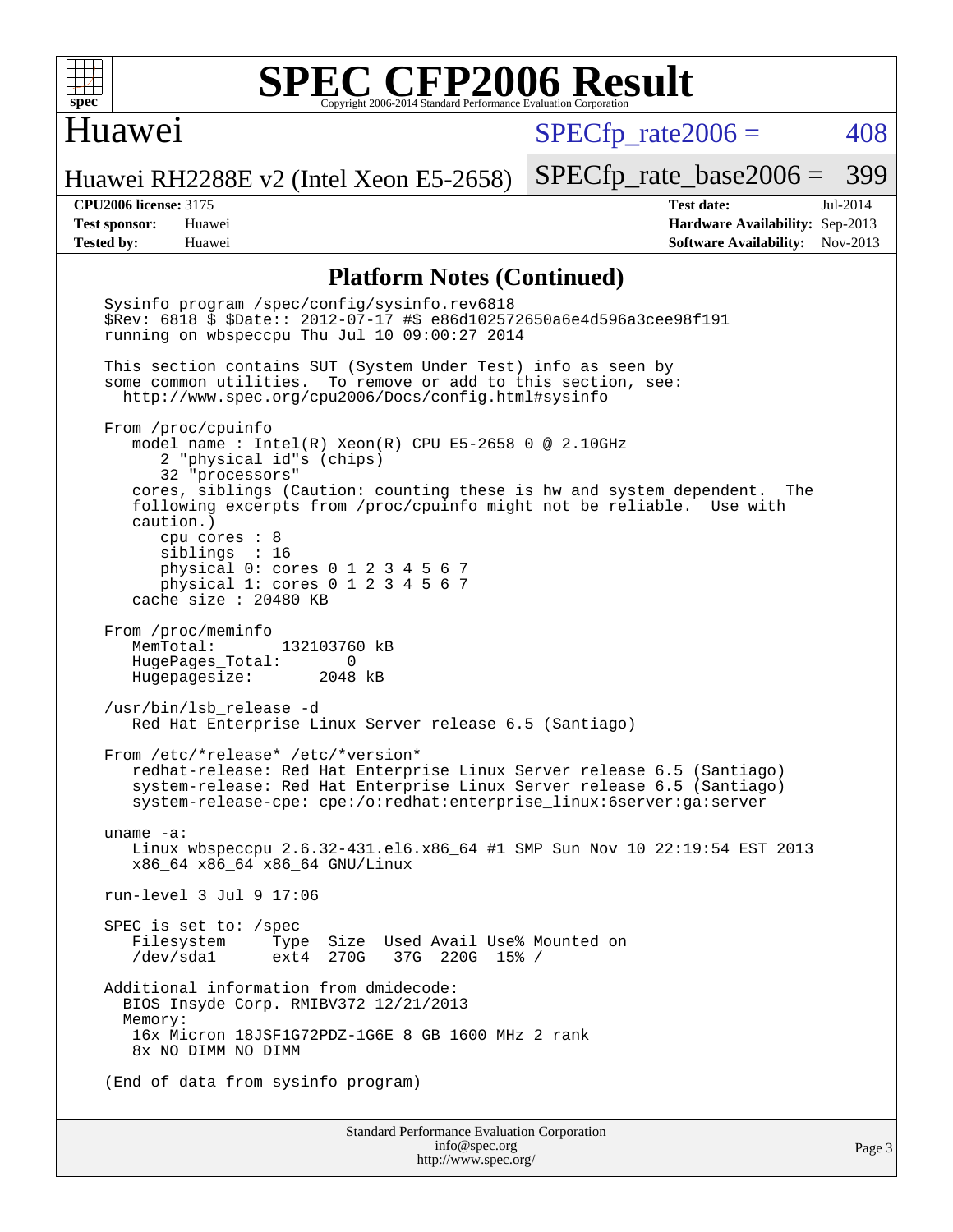

## Huawei

 $SPECTp\_rate2006 = 408$ 

Huawei RH2288E v2 (Intel Xeon E5-2658) [SPECfp\\_rate\\_base2006 =](http://www.spec.org/auto/cpu2006/Docs/result-fields.html#SPECfpratebase2006) 399

**[Tested by:](http://www.spec.org/auto/cpu2006/Docs/result-fields.html#Testedby)** Huawei **[Software Availability:](http://www.spec.org/auto/cpu2006/Docs/result-fields.html#SoftwareAvailability)** Nov-2013

**[CPU2006 license:](http://www.spec.org/auto/cpu2006/Docs/result-fields.html#CPU2006license)** 3175 **[Test date:](http://www.spec.org/auto/cpu2006/Docs/result-fields.html#Testdate)** Jul-2014 **[Test sponsor:](http://www.spec.org/auto/cpu2006/Docs/result-fields.html#Testsponsor)** Huawei **[Hardware Availability:](http://www.spec.org/auto/cpu2006/Docs/result-fields.html#HardwareAvailability)** Sep-2013

### **[General Notes](http://www.spec.org/auto/cpu2006/Docs/result-fields.html#GeneralNotes)**

Environment variables set by runspec before the start of the run: LD LIBRARY PATH = "/spec/libs/32:/spec/libs/64:/spec/sh"

 Binaries compiled on a system with 1x Core i7-860 CPU + 8GB memory using RedHat EL 6.4 Transparent Huge Pages enabled with: echo always > /sys/kernel/mm/redhat\_transparent\_hugepage/enabled Filesystem page cache cleared with: echo 1> /proc/sys/vm/drop\_caches runspec command invoked through numactl i.e.: numactl --interleave=all runspec <etc>

**[Base Compiler Invocation](http://www.spec.org/auto/cpu2006/Docs/result-fields.html#BaseCompilerInvocation)**

[C benchmarks](http://www.spec.org/auto/cpu2006/Docs/result-fields.html#Cbenchmarks):  $\text{icc}$   $-\text{m64}$ 

[C++ benchmarks:](http://www.spec.org/auto/cpu2006/Docs/result-fields.html#CXXbenchmarks) [icpc -m64](http://www.spec.org/cpu2006/results/res2014q3/cpu2006-20140714-30396.flags.html#user_CXXbase_intel_icpc_64bit_bedb90c1146cab66620883ef4f41a67e)

[Fortran benchmarks](http://www.spec.org/auto/cpu2006/Docs/result-fields.html#Fortranbenchmarks): [ifort -m64](http://www.spec.org/cpu2006/results/res2014q3/cpu2006-20140714-30396.flags.html#user_FCbase_intel_ifort_64bit_ee9d0fb25645d0210d97eb0527dcc06e)

[Benchmarks using both Fortran and C](http://www.spec.org/auto/cpu2006/Docs/result-fields.html#BenchmarksusingbothFortranandC): [icc -m64](http://www.spec.org/cpu2006/results/res2014q3/cpu2006-20140714-30396.flags.html#user_CC_FCbase_intel_icc_64bit_0b7121f5ab7cfabee23d88897260401c) [ifort -m64](http://www.spec.org/cpu2006/results/res2014q3/cpu2006-20140714-30396.flags.html#user_CC_FCbase_intel_ifort_64bit_ee9d0fb25645d0210d97eb0527dcc06e)

## **[Base Portability Flags](http://www.spec.org/auto/cpu2006/Docs/result-fields.html#BasePortabilityFlags)**

| 410.bwaves: -DSPEC CPU LP64                 |                                                                |
|---------------------------------------------|----------------------------------------------------------------|
| 416.gamess: -DSPEC_CPU_LP64                 |                                                                |
| 433.milc: -DSPEC CPU LP64                   |                                                                |
| 434.zeusmp: - DSPEC_CPU_LP64                |                                                                |
| 435.gromacs: -DSPEC_CPU_LP64 -nofor_main    |                                                                |
| 436.cactusADM: -DSPEC CPU LP64 -nofor main  |                                                                |
| 437.leslie3d: -DSPEC CPU LP64               |                                                                |
| 444.namd: -DSPEC CPU LP64                   |                                                                |
| 447.dealII: -DSPEC CPU LP64                 |                                                                |
| 450.soplex: - DSPEC CPU LP64                |                                                                |
| 453.povray: -DSPEC_CPU_LP64                 |                                                                |
| 454.calculix: - DSPEC CPU LP64 - nofor main |                                                                |
| 459. GemsFDTD: - DSPEC CPU LP64             |                                                                |
| 465.tonto: - DSPEC CPU LP64                 |                                                                |
| 470.1bm: - DSPEC CPU LP64                   |                                                                |
|                                             | 481.wrf: -DSPEC CPU_LP64 -DSPEC_CPU_CASE_FLAG -DSPEC_CPU_LINUX |
| 482.sphinx3: -DSPEC_CPU_LP64                |                                                                |
|                                             |                                                                |

| <b>Standard Performance Evaluation Corporation</b> |
|----------------------------------------------------|
| info@spec.org                                      |
| http://www.spec.org/                               |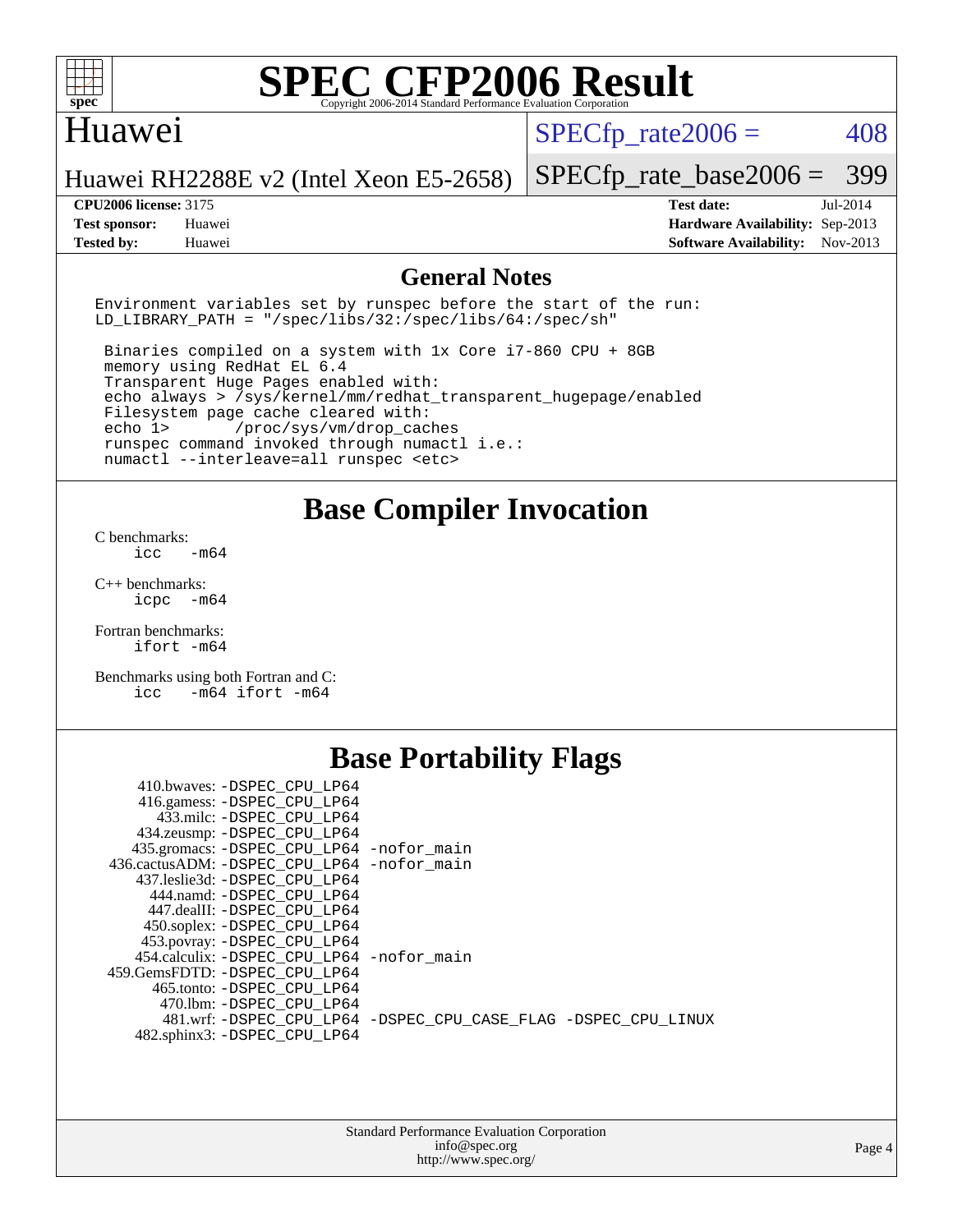

## Huawei

 $SPECTp\_rate2006 = 408$ 

Huawei RH2288E v2 (Intel Xeon E5-2658)

**[Test sponsor:](http://www.spec.org/auto/cpu2006/Docs/result-fields.html#Testsponsor)** Huawei **[Hardware Availability:](http://www.spec.org/auto/cpu2006/Docs/result-fields.html#HardwareAvailability)** Sep-2013 **[Tested by:](http://www.spec.org/auto/cpu2006/Docs/result-fields.html#Testedby)** Huawei **[Software Availability:](http://www.spec.org/auto/cpu2006/Docs/result-fields.html#SoftwareAvailability)** Nov-2013

[SPECfp\\_rate\\_base2006 =](http://www.spec.org/auto/cpu2006/Docs/result-fields.html#SPECfpratebase2006) 399 **[CPU2006 license:](http://www.spec.org/auto/cpu2006/Docs/result-fields.html#CPU2006license)** 3175 **[Test date:](http://www.spec.org/auto/cpu2006/Docs/result-fields.html#Testdate)** Jul-2014

## **[Base Optimization Flags](http://www.spec.org/auto/cpu2006/Docs/result-fields.html#BaseOptimizationFlags)**

[C benchmarks](http://www.spec.org/auto/cpu2006/Docs/result-fields.html#Cbenchmarks):

[-xAVX](http://www.spec.org/cpu2006/results/res2014q3/cpu2006-20140714-30396.flags.html#user_CCbase_f-xAVX) [-ipo](http://www.spec.org/cpu2006/results/res2014q3/cpu2006-20140714-30396.flags.html#user_CCbase_f-ipo) [-O3](http://www.spec.org/cpu2006/results/res2014q3/cpu2006-20140714-30396.flags.html#user_CCbase_f-O3) [-no-prec-div](http://www.spec.org/cpu2006/results/res2014q3/cpu2006-20140714-30396.flags.html#user_CCbase_f-no-prec-div) [-opt-prefetch](http://www.spec.org/cpu2006/results/res2014q3/cpu2006-20140714-30396.flags.html#user_CCbase_f-opt-prefetch) [-auto-p32](http://www.spec.org/cpu2006/results/res2014q3/cpu2006-20140714-30396.flags.html#user_CCbase_f-auto-p32) [-ansi-alias](http://www.spec.org/cpu2006/results/res2014q3/cpu2006-20140714-30396.flags.html#user_CCbase_f-ansi-alias) [-opt-mem-layout-trans=3](http://www.spec.org/cpu2006/results/res2014q3/cpu2006-20140714-30396.flags.html#user_CCbase_f-opt-mem-layout-trans_a7b82ad4bd7abf52556d4961a2ae94d5)

[C++ benchmarks:](http://www.spec.org/auto/cpu2006/Docs/result-fields.html#CXXbenchmarks)

[-xAVX](http://www.spec.org/cpu2006/results/res2014q3/cpu2006-20140714-30396.flags.html#user_CXXbase_f-xAVX) [-ipo](http://www.spec.org/cpu2006/results/res2014q3/cpu2006-20140714-30396.flags.html#user_CXXbase_f-ipo) [-O3](http://www.spec.org/cpu2006/results/res2014q3/cpu2006-20140714-30396.flags.html#user_CXXbase_f-O3) [-no-prec-div](http://www.spec.org/cpu2006/results/res2014q3/cpu2006-20140714-30396.flags.html#user_CXXbase_f-no-prec-div) [-opt-prefetch](http://www.spec.org/cpu2006/results/res2014q3/cpu2006-20140714-30396.flags.html#user_CXXbase_f-opt-prefetch) [-auto-p32](http://www.spec.org/cpu2006/results/res2014q3/cpu2006-20140714-30396.flags.html#user_CXXbase_f-auto-p32) [-ansi-alias](http://www.spec.org/cpu2006/results/res2014q3/cpu2006-20140714-30396.flags.html#user_CXXbase_f-ansi-alias) [-opt-mem-layout-trans=3](http://www.spec.org/cpu2006/results/res2014q3/cpu2006-20140714-30396.flags.html#user_CXXbase_f-opt-mem-layout-trans_a7b82ad4bd7abf52556d4961a2ae94d5)

[Fortran benchmarks](http://www.spec.org/auto/cpu2006/Docs/result-fields.html#Fortranbenchmarks): [-xAVX](http://www.spec.org/cpu2006/results/res2014q3/cpu2006-20140714-30396.flags.html#user_FCbase_f-xAVX) [-ipo](http://www.spec.org/cpu2006/results/res2014q3/cpu2006-20140714-30396.flags.html#user_FCbase_f-ipo) [-O3](http://www.spec.org/cpu2006/results/res2014q3/cpu2006-20140714-30396.flags.html#user_FCbase_f-O3) [-no-prec-div](http://www.spec.org/cpu2006/results/res2014q3/cpu2006-20140714-30396.flags.html#user_FCbase_f-no-prec-div) [-opt-prefetch](http://www.spec.org/cpu2006/results/res2014q3/cpu2006-20140714-30396.flags.html#user_FCbase_f-opt-prefetch)

[Benchmarks using both Fortran and C](http://www.spec.org/auto/cpu2006/Docs/result-fields.html#BenchmarksusingbothFortranandC):

[-xAVX](http://www.spec.org/cpu2006/results/res2014q3/cpu2006-20140714-30396.flags.html#user_CC_FCbase_f-xAVX) [-ipo](http://www.spec.org/cpu2006/results/res2014q3/cpu2006-20140714-30396.flags.html#user_CC_FCbase_f-ipo) [-O3](http://www.spec.org/cpu2006/results/res2014q3/cpu2006-20140714-30396.flags.html#user_CC_FCbase_f-O3) [-no-prec-div](http://www.spec.org/cpu2006/results/res2014q3/cpu2006-20140714-30396.flags.html#user_CC_FCbase_f-no-prec-div) [-opt-prefetch](http://www.spec.org/cpu2006/results/res2014q3/cpu2006-20140714-30396.flags.html#user_CC_FCbase_f-opt-prefetch) [-auto-p32](http://www.spec.org/cpu2006/results/res2014q3/cpu2006-20140714-30396.flags.html#user_CC_FCbase_f-auto-p32) [-ansi-alias](http://www.spec.org/cpu2006/results/res2014q3/cpu2006-20140714-30396.flags.html#user_CC_FCbase_f-ansi-alias) [-opt-mem-layout-trans=3](http://www.spec.org/cpu2006/results/res2014q3/cpu2006-20140714-30396.flags.html#user_CC_FCbase_f-opt-mem-layout-trans_a7b82ad4bd7abf52556d4961a2ae94d5)

## **[Peak Compiler Invocation](http://www.spec.org/auto/cpu2006/Docs/result-fields.html#PeakCompilerInvocation)**

[C benchmarks](http://www.spec.org/auto/cpu2006/Docs/result-fields.html#Cbenchmarks):  $icc$   $-m64$ 

[C++ benchmarks \(except as noted below\):](http://www.spec.org/auto/cpu2006/Docs/result-fields.html#CXXbenchmarksexceptasnotedbelow) [icpc -m64](http://www.spec.org/cpu2006/results/res2014q3/cpu2006-20140714-30396.flags.html#user_CXXpeak_intel_icpc_64bit_bedb90c1146cab66620883ef4f41a67e)

450.soplex: [icpc -m32](http://www.spec.org/cpu2006/results/res2014q3/cpu2006-20140714-30396.flags.html#user_peakCXXLD450_soplex_intel_icpc_4e5a5ef1a53fd332b3c49e69c3330699)

[Fortran benchmarks](http://www.spec.org/auto/cpu2006/Docs/result-fields.html#Fortranbenchmarks): [ifort -m64](http://www.spec.org/cpu2006/results/res2014q3/cpu2006-20140714-30396.flags.html#user_FCpeak_intel_ifort_64bit_ee9d0fb25645d0210d97eb0527dcc06e)

[Benchmarks using both Fortran and C](http://www.spec.org/auto/cpu2006/Docs/result-fields.html#BenchmarksusingbothFortranandC):<br>icc -m64 ifort -m64  $-m64$  ifort  $-m64$ 

## **[Peak Portability Flags](http://www.spec.org/auto/cpu2006/Docs/result-fields.html#PeakPortabilityFlags)**

| 410.bwaves: - DSPEC_CPU_LP64                 |  |
|----------------------------------------------|--|
| 416.gamess: -DSPEC_CPU_LP64                  |  |
| 433.milc: - DSPEC_CPU LP64                   |  |
| 434.zeusmp: -DSPEC_CPU_LP64                  |  |
| 435.gromacs: -DSPEC_CPU_LP64 -nofor_main     |  |
| 436.cactusADM: - DSPEC CPU LP64 - nofor main |  |
| 437.leslie3d: -DSPEC CPU LP64                |  |
| 444.namd: - DSPEC CPU LP64                   |  |
| 447.dealII: -DSPEC CPU LP64                  |  |
| 453.povray: -DSPEC_CPU_LP64                  |  |
| 454.calculix: - DSPEC CPU LP64 - nofor main  |  |
| 459.GemsFDTD: - DSPEC_CPU_LP64               |  |

Continued on next page

Standard Performance Evaluation Corporation [info@spec.org](mailto:info@spec.org) <http://www.spec.org/>

Page 5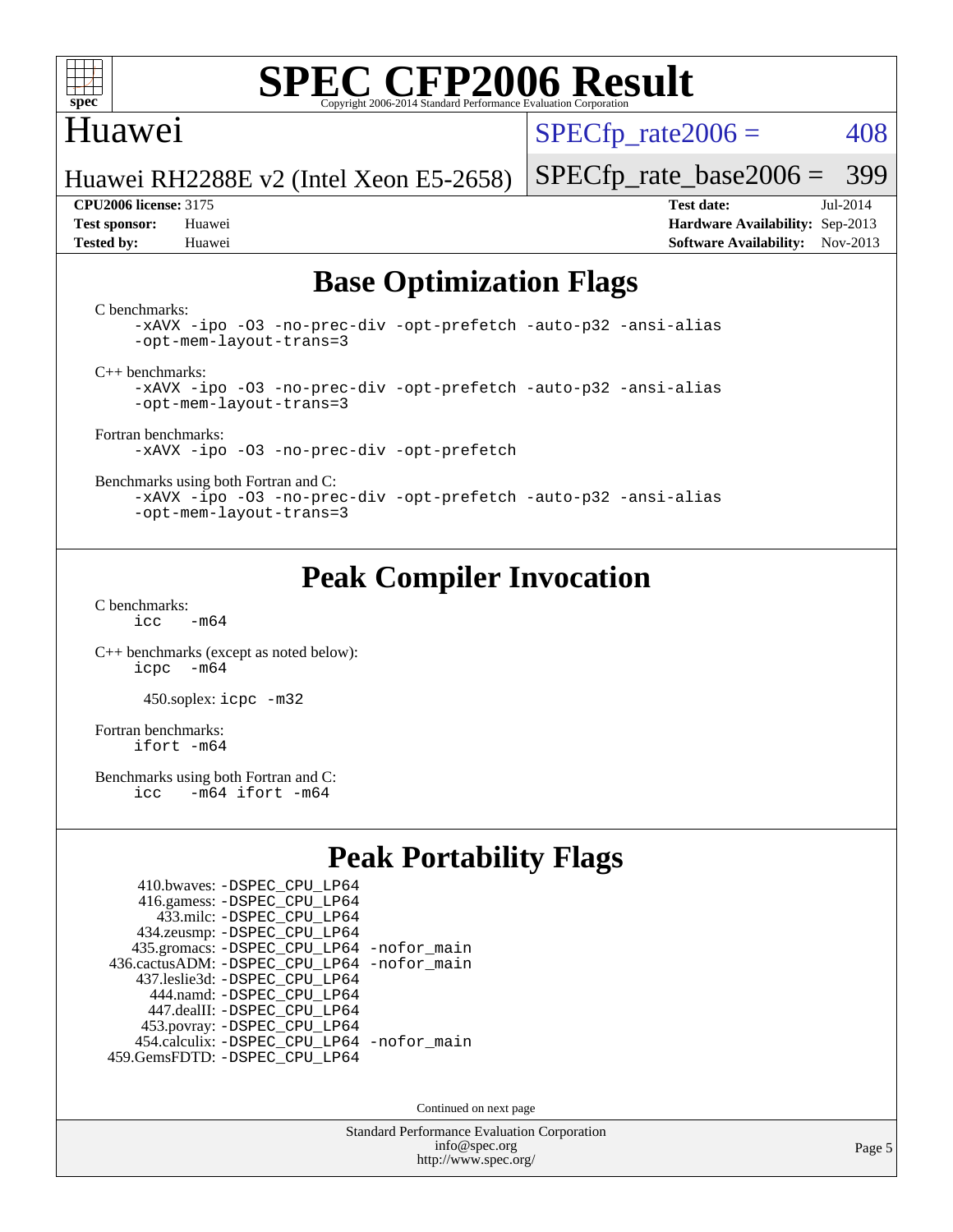

## Huawei

 $SPECTp\_rate2006 = 408$ 

Huawei RH2288E v2 (Intel Xeon E5-2658)

[SPECfp\\_rate\\_base2006 =](http://www.spec.org/auto/cpu2006/Docs/result-fields.html#SPECfpratebase2006) 399

**[CPU2006 license:](http://www.spec.org/auto/cpu2006/Docs/result-fields.html#CPU2006license)** 3175 **[Test date:](http://www.spec.org/auto/cpu2006/Docs/result-fields.html#Testdate)** Jul-2014 **[Test sponsor:](http://www.spec.org/auto/cpu2006/Docs/result-fields.html#Testsponsor)** Huawei **[Hardware Availability:](http://www.spec.org/auto/cpu2006/Docs/result-fields.html#HardwareAvailability)** Sep-2013 **[Tested by:](http://www.spec.org/auto/cpu2006/Docs/result-fields.html#Testedby)** Huawei **[Software Availability:](http://www.spec.org/auto/cpu2006/Docs/result-fields.html#SoftwareAvailability)** Nov-2013

## **[Peak Portability Flags \(Continued\)](http://www.spec.org/auto/cpu2006/Docs/result-fields.html#PeakPortabilityFlags)**

 465.tonto: [-DSPEC\\_CPU\\_LP64](http://www.spec.org/cpu2006/results/res2014q3/cpu2006-20140714-30396.flags.html#suite_peakPORTABILITY465_tonto_DSPEC_CPU_LP64) 470.lbm: [-DSPEC\\_CPU\\_LP64](http://www.spec.org/cpu2006/results/res2014q3/cpu2006-20140714-30396.flags.html#suite_peakPORTABILITY470_lbm_DSPEC_CPU_LP64) 482.sphinx3: [-DSPEC\\_CPU\\_LP64](http://www.spec.org/cpu2006/results/res2014q3/cpu2006-20140714-30396.flags.html#suite_peakPORTABILITY482_sphinx3_DSPEC_CPU_LP64)

481.wrf: [-DSPEC\\_CPU\\_LP64](http://www.spec.org/cpu2006/results/res2014q3/cpu2006-20140714-30396.flags.html#suite_peakPORTABILITY481_wrf_DSPEC_CPU_LP64) [-DSPEC\\_CPU\\_CASE\\_FLAG](http://www.spec.org/cpu2006/results/res2014q3/cpu2006-20140714-30396.flags.html#b481.wrf_peakCPORTABILITY_DSPEC_CPU_CASE_FLAG) [-DSPEC\\_CPU\\_LINUX](http://www.spec.org/cpu2006/results/res2014q3/cpu2006-20140714-30396.flags.html#b481.wrf_peakCPORTABILITY_DSPEC_CPU_LINUX)

## **[Peak Optimization Flags](http://www.spec.org/auto/cpu2006/Docs/result-fields.html#PeakOptimizationFlags)**

[C benchmarks](http://www.spec.org/auto/cpu2006/Docs/result-fields.html#Cbenchmarks):

 433.milc: [-xAVX](http://www.spec.org/cpu2006/results/res2014q3/cpu2006-20140714-30396.flags.html#user_peakPASS2_CFLAGSPASS2_LDFLAGS433_milc_f-xAVX)(pass 2) [-prof-gen](http://www.spec.org/cpu2006/results/res2014q3/cpu2006-20140714-30396.flags.html#user_peakPASS1_CFLAGSPASS1_LDFLAGS433_milc_prof_gen_e43856698f6ca7b7e442dfd80e94a8fc)(pass 1) [-ipo](http://www.spec.org/cpu2006/results/res2014q3/cpu2006-20140714-30396.flags.html#user_peakPASS2_CFLAGSPASS2_LDFLAGS433_milc_f-ipo)(pass 2) [-O3](http://www.spec.org/cpu2006/results/res2014q3/cpu2006-20140714-30396.flags.html#user_peakPASS2_CFLAGSPASS2_LDFLAGS433_milc_f-O3)(pass 2) [-no-prec-div](http://www.spec.org/cpu2006/results/res2014q3/cpu2006-20140714-30396.flags.html#user_peakPASS2_CFLAGSPASS2_LDFLAGS433_milc_f-no-prec-div)(pass 2) [-opt-mem-layout-trans=3](http://www.spec.org/cpu2006/results/res2014q3/cpu2006-20140714-30396.flags.html#user_peakPASS2_CFLAGS433_milc_f-opt-mem-layout-trans_a7b82ad4bd7abf52556d4961a2ae94d5)(pass 2) [-prof-use](http://www.spec.org/cpu2006/results/res2014q3/cpu2006-20140714-30396.flags.html#user_peakPASS2_CFLAGSPASS2_LDFLAGS433_milc_prof_use_bccf7792157ff70d64e32fe3e1250b55)(pass 2) [-auto-ilp32](http://www.spec.org/cpu2006/results/res2014q3/cpu2006-20140714-30396.flags.html#user_peakCOPTIMIZE433_milc_f-auto-ilp32)

 $470$ .lbm: basepeak = yes

 $482$ .sphinx3: basepeak = yes

#### [C++ benchmarks:](http://www.spec.org/auto/cpu2006/Docs/result-fields.html#CXXbenchmarks)

 444.namd: [-xAVX](http://www.spec.org/cpu2006/results/res2014q3/cpu2006-20140714-30396.flags.html#user_peakPASS2_CXXFLAGSPASS2_LDFLAGS444_namd_f-xAVX)(pass 2) [-prof-gen](http://www.spec.org/cpu2006/results/res2014q3/cpu2006-20140714-30396.flags.html#user_peakPASS1_CXXFLAGSPASS1_LDFLAGS444_namd_prof_gen_e43856698f6ca7b7e442dfd80e94a8fc)(pass 1) [-ipo](http://www.spec.org/cpu2006/results/res2014q3/cpu2006-20140714-30396.flags.html#user_peakPASS2_CXXFLAGSPASS2_LDFLAGS444_namd_f-ipo)(pass 2) [-O3](http://www.spec.org/cpu2006/results/res2014q3/cpu2006-20140714-30396.flags.html#user_peakPASS2_CXXFLAGSPASS2_LDFLAGS444_namd_f-O3)(pass 2) [-no-prec-div](http://www.spec.org/cpu2006/results/res2014q3/cpu2006-20140714-30396.flags.html#user_peakPASS2_CXXFLAGSPASS2_LDFLAGS444_namd_f-no-prec-div)(pass 2) [-opt-mem-layout-trans=3](http://www.spec.org/cpu2006/results/res2014q3/cpu2006-20140714-30396.flags.html#user_peakPASS2_CXXFLAGS444_namd_f-opt-mem-layout-trans_a7b82ad4bd7abf52556d4961a2ae94d5)(pass 2) [-prof-use](http://www.spec.org/cpu2006/results/res2014q3/cpu2006-20140714-30396.flags.html#user_peakPASS2_CXXFLAGSPASS2_LDFLAGS444_namd_prof_use_bccf7792157ff70d64e32fe3e1250b55)(pass 2) [-fno-alias](http://www.spec.org/cpu2006/results/res2014q3/cpu2006-20140714-30396.flags.html#user_peakCXXOPTIMIZE444_namd_f-no-alias_694e77f6c5a51e658e82ccff53a9e63a) [-auto-ilp32](http://www.spec.org/cpu2006/results/res2014q3/cpu2006-20140714-30396.flags.html#user_peakCXXOPTIMIZE444_namd_f-auto-ilp32)

447.dealII: basepeak = yes

 $450$ .soplex:  $-x$ AVX(pass 2)  $-p$ rof-gen(pass 1)  $-i$ po(pass 2)  $-03$ (pass 2) [-no-prec-div](http://www.spec.org/cpu2006/results/res2014q3/cpu2006-20140714-30396.flags.html#user_peakPASS2_CXXFLAGSPASS2_LDFLAGS450_soplex_f-no-prec-div)(pass 2) [-opt-mem-layout-trans=3](http://www.spec.org/cpu2006/results/res2014q3/cpu2006-20140714-30396.flags.html#user_peakPASS2_CXXFLAGS450_soplex_f-opt-mem-layout-trans_a7b82ad4bd7abf52556d4961a2ae94d5)(pass 2) [-prof-use](http://www.spec.org/cpu2006/results/res2014q3/cpu2006-20140714-30396.flags.html#user_peakPASS2_CXXFLAGSPASS2_LDFLAGS450_soplex_prof_use_bccf7792157ff70d64e32fe3e1250b55)(pass 2) [-opt-malloc-options=3](http://www.spec.org/cpu2006/results/res2014q3/cpu2006-20140714-30396.flags.html#user_peakOPTIMIZE450_soplex_f-opt-malloc-options_13ab9b803cf986b4ee62f0a5998c2238)

 453.povray: [-xAVX](http://www.spec.org/cpu2006/results/res2014q3/cpu2006-20140714-30396.flags.html#user_peakPASS2_CXXFLAGSPASS2_LDFLAGS453_povray_f-xAVX)(pass 2) [-prof-gen](http://www.spec.org/cpu2006/results/res2014q3/cpu2006-20140714-30396.flags.html#user_peakPASS1_CXXFLAGSPASS1_LDFLAGS453_povray_prof_gen_e43856698f6ca7b7e442dfd80e94a8fc)(pass 1) [-ipo](http://www.spec.org/cpu2006/results/res2014q3/cpu2006-20140714-30396.flags.html#user_peakPASS2_CXXFLAGSPASS2_LDFLAGS453_povray_f-ipo)(pass 2) [-O3](http://www.spec.org/cpu2006/results/res2014q3/cpu2006-20140714-30396.flags.html#user_peakPASS2_CXXFLAGSPASS2_LDFLAGS453_povray_f-O3)(pass 2) [-no-prec-div](http://www.spec.org/cpu2006/results/res2014q3/cpu2006-20140714-30396.flags.html#user_peakPASS2_CXXFLAGSPASS2_LDFLAGS453_povray_f-no-prec-div)(pass 2) [-opt-mem-layout-trans=3](http://www.spec.org/cpu2006/results/res2014q3/cpu2006-20140714-30396.flags.html#user_peakPASS2_CXXFLAGS453_povray_f-opt-mem-layout-trans_a7b82ad4bd7abf52556d4961a2ae94d5)(pass 2) [-prof-use](http://www.spec.org/cpu2006/results/res2014q3/cpu2006-20140714-30396.flags.html#user_peakPASS2_CXXFLAGSPASS2_LDFLAGS453_povray_prof_use_bccf7792157ff70d64e32fe3e1250b55)(pass 2) [-unroll4](http://www.spec.org/cpu2006/results/res2014q3/cpu2006-20140714-30396.flags.html#user_peakCXXOPTIMIZE453_povray_f-unroll_4e5e4ed65b7fd20bdcd365bec371b81f) [-ansi-alias](http://www.spec.org/cpu2006/results/res2014q3/cpu2006-20140714-30396.flags.html#user_peakCXXOPTIMIZE453_povray_f-ansi-alias)

[Fortran benchmarks](http://www.spec.org/auto/cpu2006/Docs/result-fields.html#Fortranbenchmarks):

 $410.bwaves: basepeak = yes$  416.gamess: [-xAVX](http://www.spec.org/cpu2006/results/res2014q3/cpu2006-20140714-30396.flags.html#user_peakPASS2_FFLAGSPASS2_LDFLAGS416_gamess_f-xAVX)(pass 2) [-prof-gen](http://www.spec.org/cpu2006/results/res2014q3/cpu2006-20140714-30396.flags.html#user_peakPASS1_FFLAGSPASS1_LDFLAGS416_gamess_prof_gen_e43856698f6ca7b7e442dfd80e94a8fc)(pass 1) [-ipo](http://www.spec.org/cpu2006/results/res2014q3/cpu2006-20140714-30396.flags.html#user_peakPASS2_FFLAGSPASS2_LDFLAGS416_gamess_f-ipo)(pass 2) [-O3](http://www.spec.org/cpu2006/results/res2014q3/cpu2006-20140714-30396.flags.html#user_peakPASS2_FFLAGSPASS2_LDFLAGS416_gamess_f-O3)(pass 2) [-no-prec-div](http://www.spec.org/cpu2006/results/res2014q3/cpu2006-20140714-30396.flags.html#user_peakPASS2_FFLAGSPASS2_LDFLAGS416_gamess_f-no-prec-div)(pass 2) [-prof-use](http://www.spec.org/cpu2006/results/res2014q3/cpu2006-20140714-30396.flags.html#user_peakPASS2_FFLAGSPASS2_LDFLAGS416_gamess_prof_use_bccf7792157ff70d64e32fe3e1250b55)(pass 2) [-unroll2](http://www.spec.org/cpu2006/results/res2014q3/cpu2006-20140714-30396.flags.html#user_peakOPTIMIZE416_gamess_f-unroll_784dae83bebfb236979b41d2422d7ec2) [-inline-level=0](http://www.spec.org/cpu2006/results/res2014q3/cpu2006-20140714-30396.flags.html#user_peakOPTIMIZE416_gamess_f-inline-level_318d07a09274ad25e8d15dbfaa68ba50) [-scalar-rep-](http://www.spec.org/cpu2006/results/res2014q3/cpu2006-20140714-30396.flags.html#user_peakOPTIMIZE416_gamess_f-disablescalarrep_abbcad04450fb118e4809c81d83c8a1d) 434.zeusmp: basepeak = yes

437.leslie3d: [-xAVX](http://www.spec.org/cpu2006/results/res2014q3/cpu2006-20140714-30396.flags.html#user_peakOPTIMIZE437_leslie3d_f-xAVX) [-ipo](http://www.spec.org/cpu2006/results/res2014q3/cpu2006-20140714-30396.flags.html#user_peakOPTIMIZE437_leslie3d_f-ipo) [-O3](http://www.spec.org/cpu2006/results/res2014q3/cpu2006-20140714-30396.flags.html#user_peakOPTIMIZE437_leslie3d_f-O3) [-no-prec-div](http://www.spec.org/cpu2006/results/res2014q3/cpu2006-20140714-30396.flags.html#user_peakOPTIMIZE437_leslie3d_f-no-prec-div) [-opt-prefetch](http://www.spec.org/cpu2006/results/res2014q3/cpu2006-20140714-30396.flags.html#user_peakOPTIMIZE437_leslie3d_f-opt-prefetch)

459.GemsFDTD: basepeak = yes

Continued on next page

Standard Performance Evaluation Corporation [info@spec.org](mailto:info@spec.org) <http://www.spec.org/>